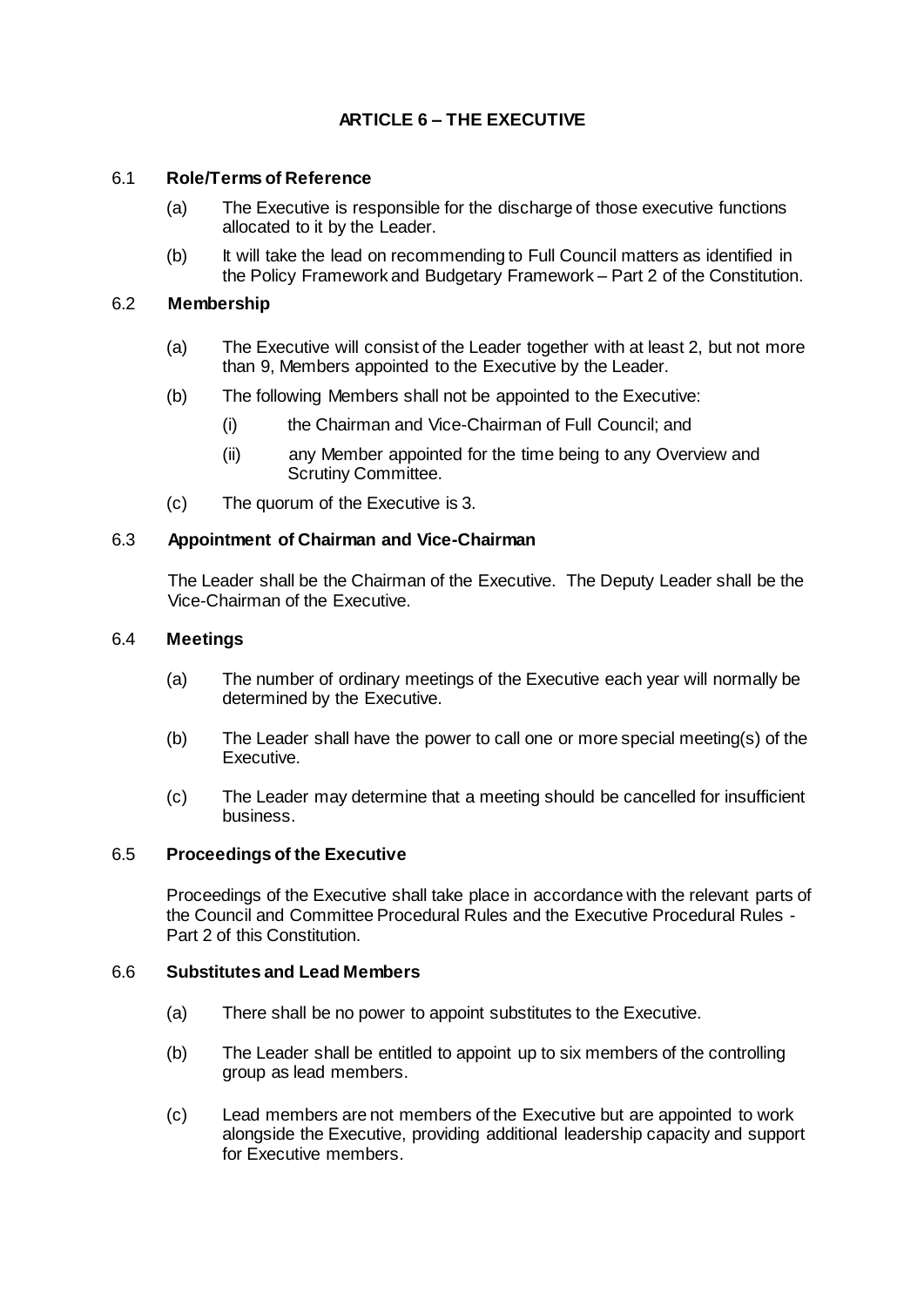(d) Lead members may also be members of an overview committee but shall not be appointed to a scrutiny committee.

# 6.7 **Executive Committees**

- (a) The Leader and/or the Executive (unless the Leader otherwise directs) may appoint one or more Executive Committees and may arrange for the discharge of any of its functions/powers by any Executive Committee appointed by it.
- (b) An Executive Committee shall not discharge any functions other than those conferred on it by the Executive.
- (c) The Chairman and Vice-Chairman of an Executive Committee shall be appointed by the Executive Committee unless the Executive expressly determines otherwise.
- (d) The Executive shall normally determine the:
	- (i) terms of reference;
	- (ii) arrangements for the holding and frequency of meetings;
	- (iii) size of membership; and
	- (iv) quorum,

of any Executive Committee but in the absence of such determination such matters may be determined by the Executive Committee itself provided that in no circumstance shall a quorum be less than three (3) Executive Members.

#### 6.8 **The Leader**

- (a) An election to the office of Leader will usually be held by the Council at the post-election annual meeting but may be held at an earlier meeting of Council if at such an earlier meeting Members expressly resolve otherwise.
- (b) The Leader will be elected by a simple majority of Members present at the Full Council meeting at which the election takes place. In the event of a tie, the Member chairing the meeting will have a casting vote.
- (c) The Leader's term of office starts on her/his day of election as Leader.
- (d) Unless Full Council resolve otherwise, the Leader's term of office will normally be annual, expiring at the start of the next annual meeting of the Council following his/her previous election.
- (e) Full Council can resolve to remove the Leader by a simple majority vote at any time. In this case, the Leader's term of office ends on the day of his/her removal. In the event that Council by resolution removes the Leader, the Council will normally seek to elect a new Leader at the same meeting at which the Leader is removed but may do so at a subsequent meeting.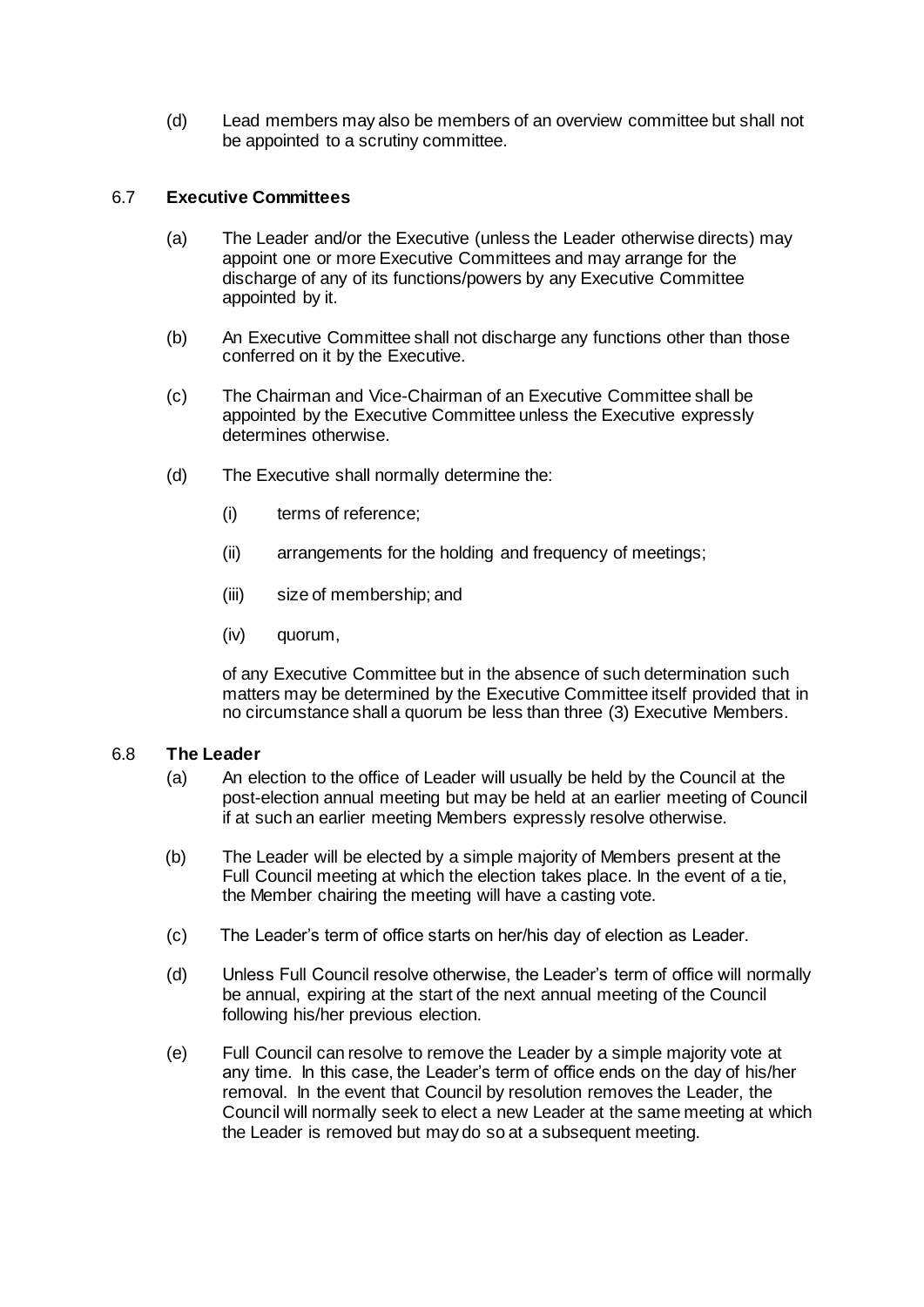- (f) The Leader remains a member of the Council during his/her term of office as Leader however the Leader may cease to be a councillor in certain circumstances including disqualification and resignation.
- (g) The Leader has the powers as set out in Part 3 Functions of the Council, of the Constitution.

# 6.9 **The Deputy Leader**

- (a) The Deputy Leader's key role is to deputise for the Leader when s/he is unable to act and/or to act as the Leader if the post of Leader is vacant.
- (b) The Leader shall at all times ensure that one of the Members appointed by him/her to the Executive is appointed as Deputy Leader.
- (c) The Leader may at any time (and from time to time) remove the appointed Deputy Leader from office. Upon the removal of a Deputy Leader the Leader must appoint another person in her/his place.
- (d) The Leader shall ensure that the Head of Paid Service is notified in writing without delay as to the identity of the Deputy Leader upon her/his appointment or replacement (as the case may be).
- (e) Unless the Deputy Leader resigns, is removed by the Leader or ceases to be a Member, the Deputy Leader shall hold office until the end of the term of office of the Leader.
- (f) If, for any reason, the Leader is unable to act or the office of Leader is vacant, the Deputy Leader must act in her/his place.
- (g) The Deputy Leader has the powers as set out in Part 3 Functions of the Council of this Constitution.

# 6.10 **Other Executive Members**

- (a) Every other member of the Executive shall remain in office until s/he:-
	- (i) resigns from office;
	- (ii) is suspended from being a Member;
	- (iii) ceases to be a Member; or
	- (iv) is removed from office by decision of the Leader. Such removal should be notified in writing to the Head of Paid Service. The removal will be assumed to be effective upon receipt of such notice by the Head of Paid Service unless the Leader specifies otherwise in such notification.
- (b) The Leader shall be responsible for identifying from the Executive any Member who will perform a Portfolio Holder role. The number of Portfolio Holder posts shall be determined by the Leader and may be varied by him/her at any time and from time to time.
- (c) A Portfolio Holder will have responsibility for one or more areas of the Council's work. The specific responsibilities for each Portfolio Holder will be decided by the Leader.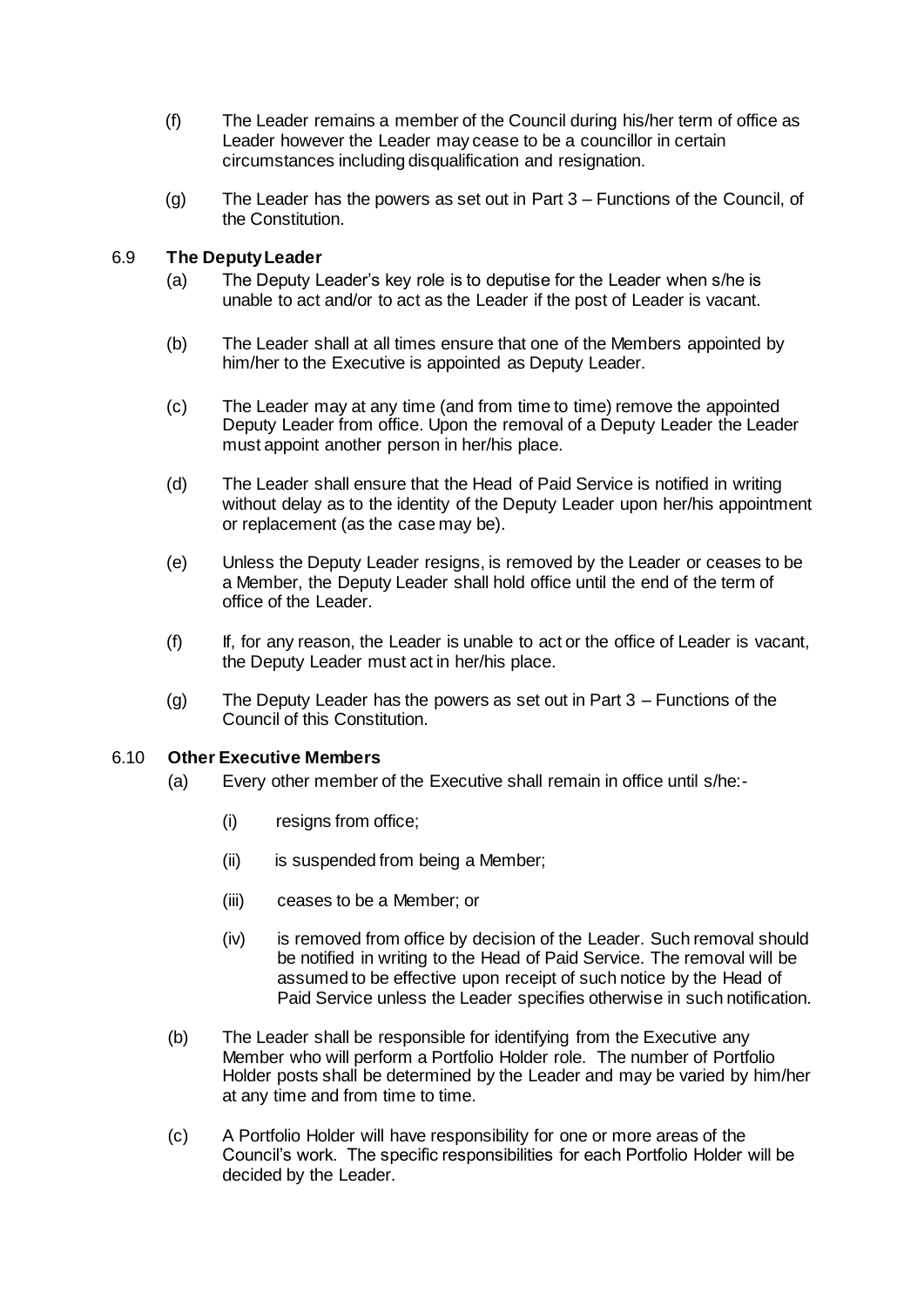# 6.11 **Executive Member Advisory Panels**

- (a) The Leader and/or any other Executive Member may from time to time arrange for the appointment of one or more Advisory Panels with whom s/he may consult for the purposes of helping to inform him/her in relation to the discharge of his/her portfolio responsibilities.
- (b) In particular, this may include:
	- (i) a planning advisory panel to provide advice in relation to issues arising in connection with the formulation and review of local plans;
	- (ii) other policy advisory panels which may involve members of the relevant overview and scrutiny committee and other non-Executive Members to assist in relevant policy formulation.
- (c) The membership of any Advisory Panel may include Members, Officers and/or any other persons. The Executive Member creating the Advisory Panel shall have absolute discretion in determining the size of any Advisory Panel and its membership (including whether Members are drawn from one or more political groups). However, in considering such membership, the Executive Member should have regard to the potential benefits associated with involving a range of representation. The Executive Member or his/her nominee shall chair the Advisory Panel. An Advisory Panel shall be informal, have no decision-making power and shall not constitute a Committee or Sub-Committee of the Council. The Executive Member can determine whether the public and/or other Members shall be allowed to attend a meeting of the Advisory Panel s/he has arranged and/or be part of any circulation list for documents prepared in relation to it.
- (d) The Executive Member shall notify the Head of Paid Service and the Monitoring Officer of any Advisory Panel and its membership. The Monitoring Officer shall maintain a list of such Advisory Panels which shall be open to public inspection.

### 6.12 **Member rights to attend at and request items to be considered by the Executive**

The Executive Procedure Rules in conjunction with the Council and Committee Procedure Rules - Part 2 of this Constitution contains rules relating to the rights of individual Members to:

- (a) attend and speak at the Executive; and
- (b) request an item be considered by the Executive.

## 6.13 **Delegated powers and powers to recommend**

- (a) The Leader will maintain an up to date list setting out the responsibilities of the following for the purpose of exercising and/or having the power to delegate or the power to make recommendations on the exercise of any executive powers:
	- (i) the Deputy Leader;